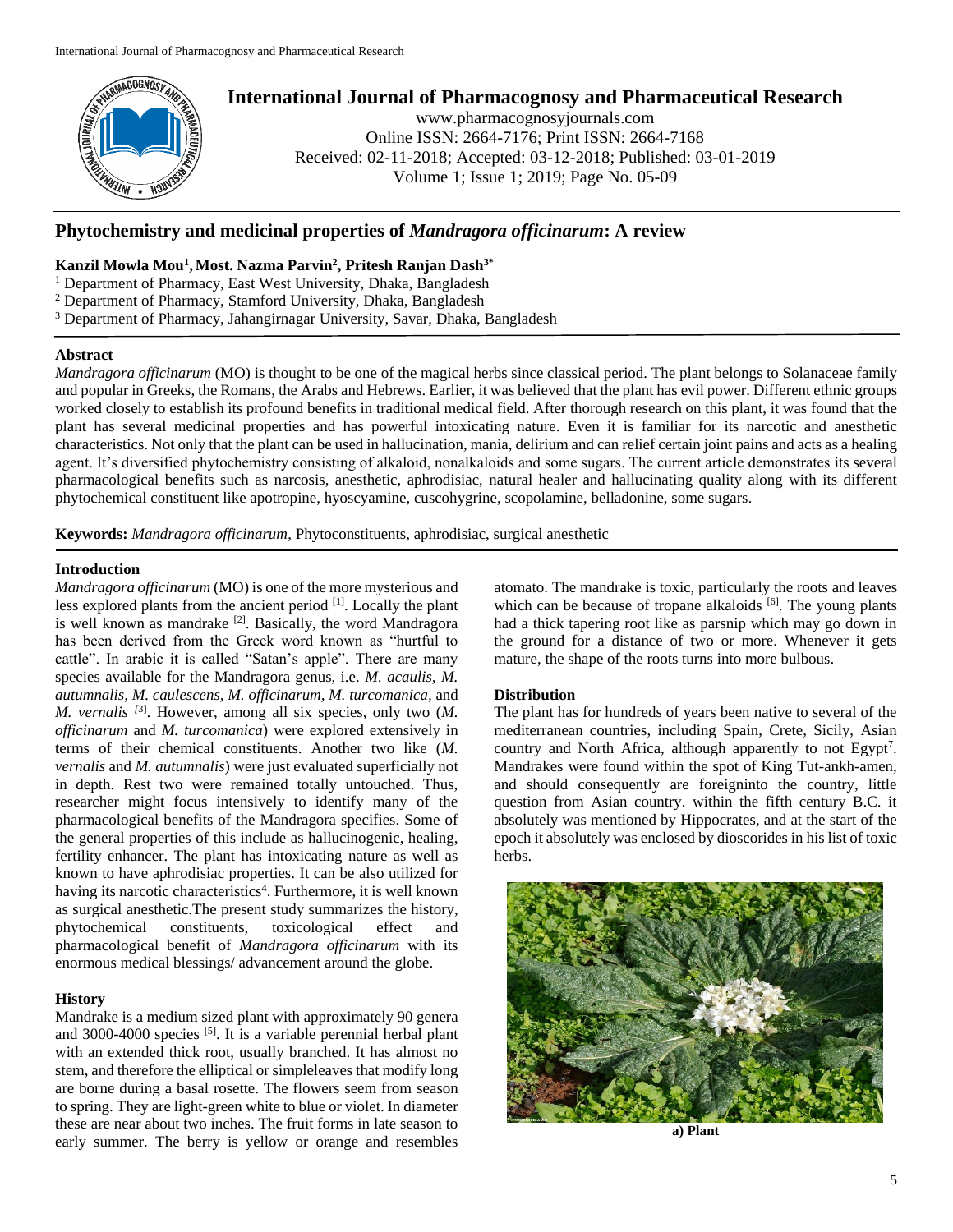

**b) Root**



**c) Juice**

# **Toxonomical class Binomial Name:** Mandragora officinarum L. **Scientific class:**

Kingdom: Plantae Subkingdom: Viridiplantae Infrakingdom: Streptophyta Superdivision: Embryophyta Division: Tracheophyta Subdivision: Spermatophytina Class: Magnoliopsida Superorder: Asteranae Order: Solanales Family: Solanaceae Genus: Mandragora L. Species: Mandragora officinarum L

# **Synonyms**

Atropa acaulis Stokes, Atropa humilis Salisb. Atropa mandragora L., nom. illeg., Mandragora acaulis Gaertn., Mandragora autumnalis Bertol., Mandragora foemina Garsault, Mandragora haussknechtii Heldr., Mandragora hispanica Vierh., Mandragora mas Garsault, Mandragora microcarpa Bertol., Mandragora neglecta G. Don ex Loudon, Mandragora praecox Sweet, Mandragora vernalis Bertol.

## **Vernacular names**

Soudi-Arab: Master of the life breath, Love Apple, Mad Apple; Sweden: Alrune; Egypt: Apemum; Rome: Ciceron; Russia: Trava

# **Phytochemical composition**

Although Mandrake plant has profound medicinal benefits and the root of the plants is extensively utilized as traditional ailments, however its phytochemistry is still unexplored. Scientists are not confident to work on any particular compound that is responsible to show the pharmacological effects <sup>[8]</sup>. Even from time to time *Mandagora officinarum* was analyzed but there is some controversy always. Afterwards, scientist began to explore two species of Mandrake i.e. *M. autumnalis* and *M. officinarum* L. to distinguish the constituents. Primarily, the roots and rhizomes are the basic interest of the analysis <sup>[9]</sup>. From analysis it is evident that mostly alkaloid compounds like hyoscyamine, cuscohygine, apoatropine and 3atigloyloxytropane are present in both species. In root belladonine was also detected and reported. Some non-alkaloids are also identified such as sitosterol and beta-methylesculetin and have reported presence of four free sugars, namely rhamnose, glucose, fructose and sucrose  $[10]$ . Even though this work did not demonstrate any distinctions in the constituents between two Mandragora species roots, it yielded data of significant enthusiasm for the more extensive chemotaxonomic field inside the family Solanaceae. Among these genera, it is just a single other, in particular scopolia, in which the presence of both tropic and tiglic corrosive esters has been accounted. Moreover, Daturae and Salpiglossideae, are incorporated several other genera in which both types of esters found. Below table enlisted some of the important chemical constituents that exerts basically the medicinal benefits:

| SL.<br>No.       | Name of the<br><b>Constituents</b> | <b>Chemical Structure</b>         |
|------------------|------------------------------------|-----------------------------------|
| <b>Alkaloids</b> |                                    |                                   |
| 01               | Hyoscyamine                        | ЮQ<br>≣                           |
| 02               | Cuscohygine                        | $\sim$ $m_{\rm max}$<br>$\mu_{l}$ |

**Table 1:** Different chemical constituents of *Mandragora officinarum*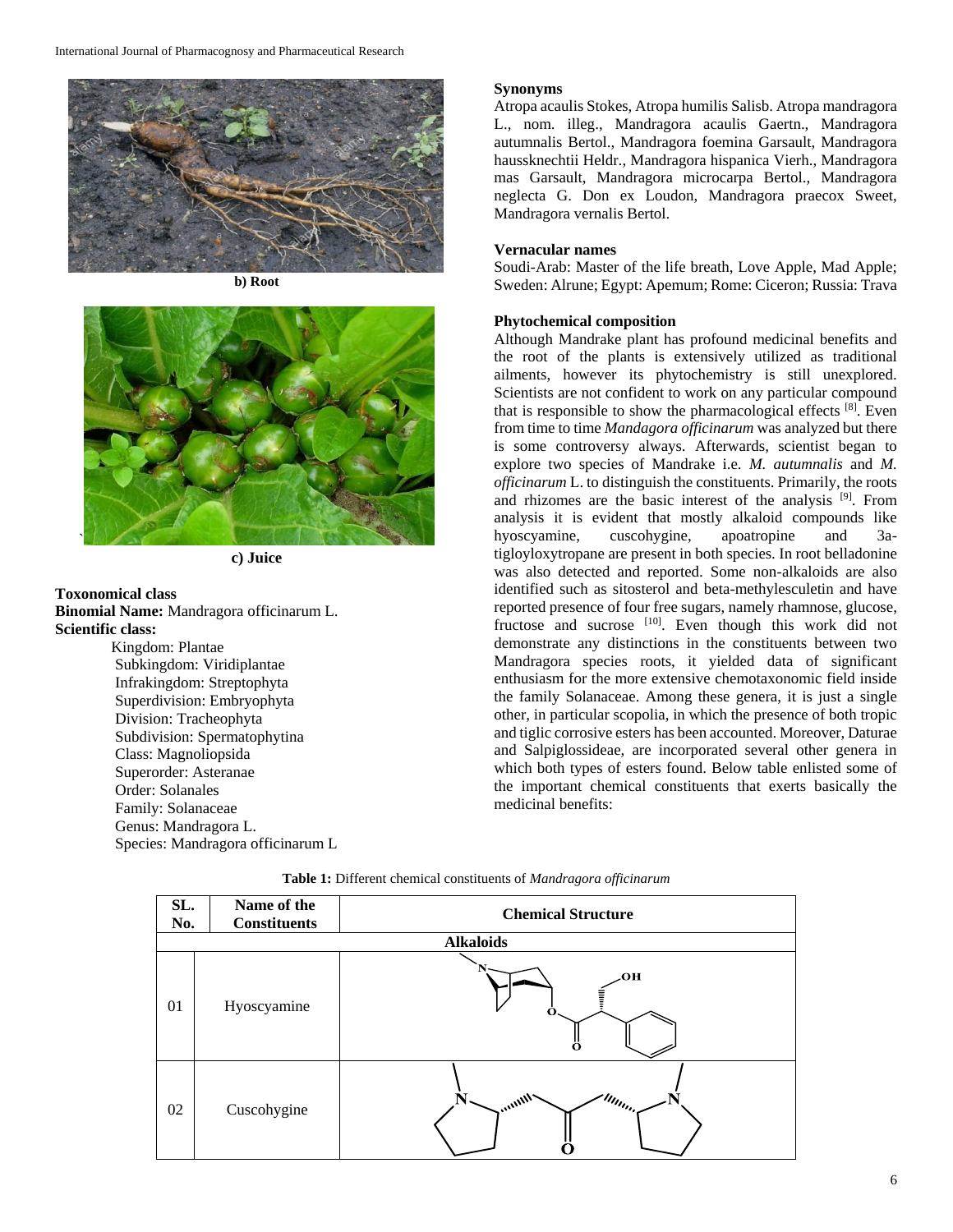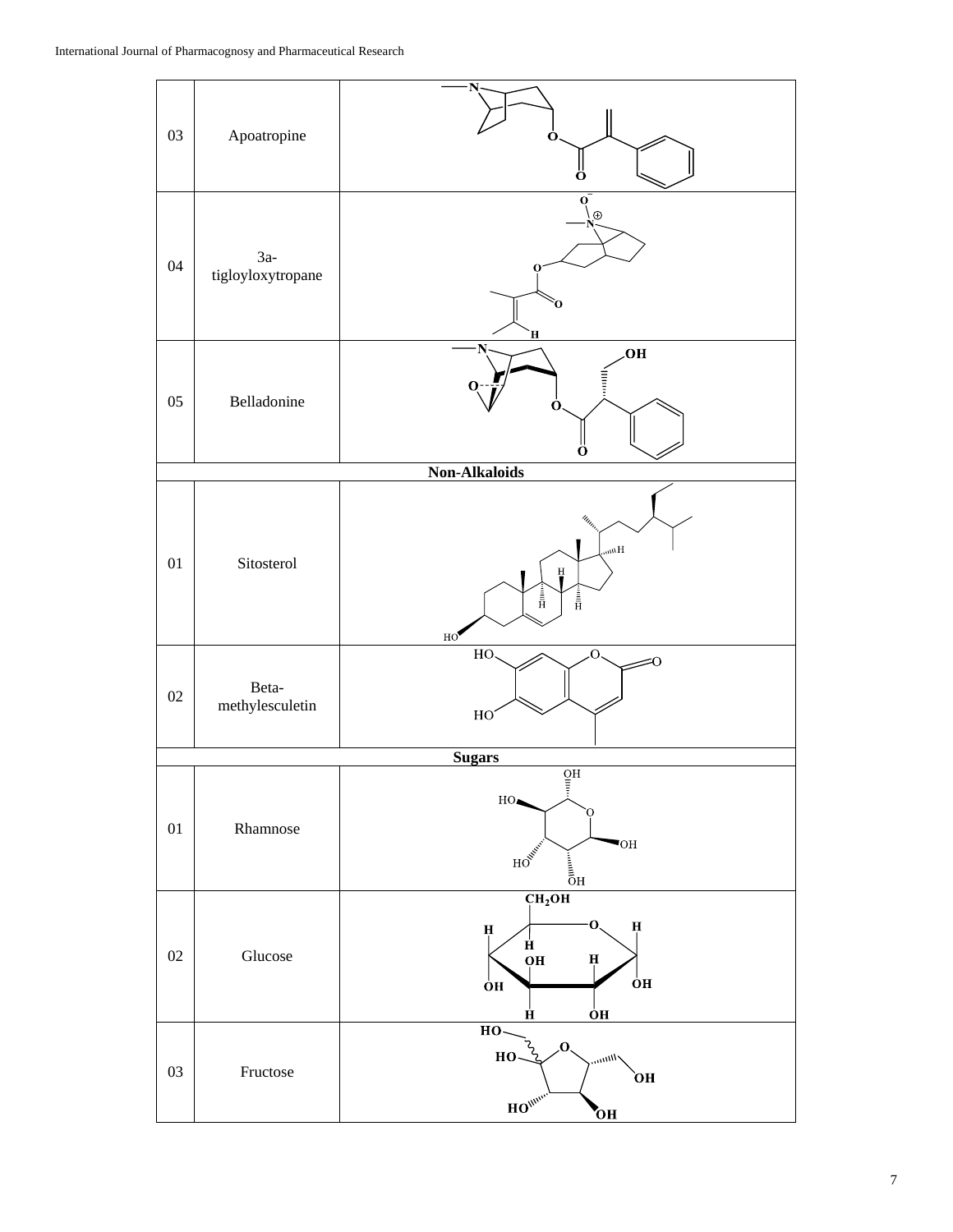

#### **Pharmacological properties**

From ancient time, the medicinal quality of Mandrake plant has drawn the attention of many researchers to treat many of the symptoms even in remote place. However, this sector was thought to be untouched and suspicious, thus little work has been conducted<sup>11</sup>. Although the amount of research performed to demonstrate its medicinal properties, still some of the worthy evidence has been established showing the blessing of different parts of mandrake plant. Mandrake is well known to exert its narcotic properties throughout its usage period since ancient Greece and Rome period. Additionally, it has intoxicating properties <sup>[12]</sup>. However, it is not shown to engage as a purgative or an emetic at all. Actually, the narcotic properties of the plant are rendered through its fruit which can be considered to have a love-charm. Even its narcotic constituents were such that when consume excessively, it may lead to some of the adverse effects like nausea, rigor and general malaise. Alternatively, its root has vigorous potency to exhibit narcosis [13]. Another important property of the plant is that it can be considered as potent stimulant for venery by barren women. The root of mandrake was

found to enhance the fertility in women and placed on the body or in clothing as a talisman. The plant can be used to facilitate pregnancy in sterile women and there is a thinking likewise it may balance hormone constituency of the blood. The mandrake plant is also familiar and known for its magic, aphrodisiac properties and its fruit is called love apples  $[14]$ . Moreover, the crushed root of mandrake plant was possessed hallucinations which may cause death like trance and sleep. The root may also cause insanity as well as can be used in flying potion. Another worthy blessing of mandrake is that it can be employed as a surgical anesthetic. Over many years this anesthetic and soporific properties of mandrake has been discussed. Some of the other medicinal properties of mandrake was noted and found that little amount of mandrake infusion can potentially change the numbness of the tongue, dryness of mouth, confusion vision, restlessness and exaggerated sensitivity to sounds. Considering these findings, it was claimed that if alkaloid constituents can be isolated from the plant it can be potentially used as anesthetic and thus can be superseded atropine as a mydriatic [15].



#### **Toxicological evaluation**

*Mandragora officinarum* is very poisonous. Its toxicity is extreme in cases of plant ingestion. Some of the toxicological side effects include vomiting, diarrhea, slowing of heartbeat and death. Mandragora species contains extremely biologically active alkaloids, tropane alkaloids particularly. Approximately eighty



**a) Medicinal Properties b) Phytochemical composition**

substances are identified among which 37 are explored in. Alkaloids are found within the contemporary plant or the dried root enclosed antispasmodic, poisonous substance, hyoscine (hyoscine), scopine, cuscohygrine, apoatropine, 3-alphatigloyloxytropane, 3-alpha,6-beta-ditigloyloxytropane and belladonnines. Non-alkaloid constituents included sitosterol and beta-methylesculetin (scopoletin)<sup>[10, 16]</sup>.